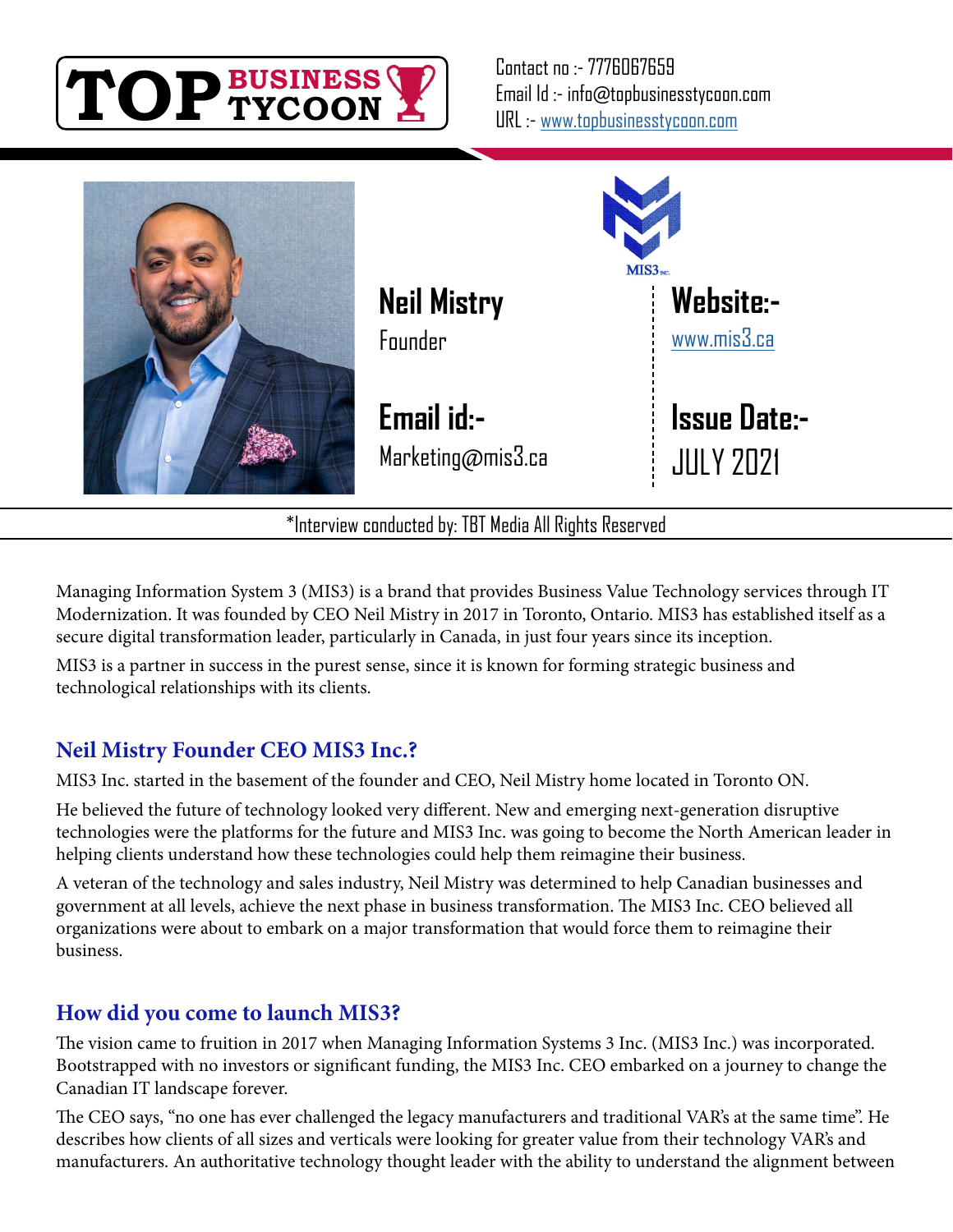# **MANAGING INFORMATION SYSTEMS 3 INC.**

## BUSINESS TRANSFORMATION THROUGH IT MODERNIZATION

business objectives and next-generation technologies, specifically their business value not their simple feature functionality.

MIS3 Inc. solves a major challenge in the industry, they help customers "Reimaging their Business". Their unique differentiator is the Transformational IT practice which has 2 core elements:

IT Modernization framework allowing clients to go from a current legacy state of IT operations and architecture to a modernized state. The future consisted of applications and data living and breathing securely in the form of SaaS, Public Cloud and On-Premise.

Creating and executing against a Secure Digital Transformation strategy, and framework. Combining the 4 core business pillars for Digital Transformation with the help and enablement of new and emerging next-generation technologies.

MIS3 Inc. is approaching its third full year in business with a team of twenty people, six virtual offices across North America and a proven business model for success.

#### **How did your self-inflict change?**

We listen to our clients to better understand what they are going through and what's important to them and their business. We continuously review our business model, technology partnerships, our narrative and the services we provide to evaluate if they are meaningful or not. If they don't provide value or lose their effectiveness due to market conditions and client requirements we pivot to create new offerings quickly. Our ability to adapt, self inflict change and create new meaningful offerings as a business that clients see value in allow us to remain ahead of the market and our competition.

#### **Tell us about the journey of MIS3. Why did you start the company?**

My clients told me I needed to start this company to help them transform. Our clients here at MIS3 Inc. felt they were looking for something different, something new and exciting that a traditional.

#### **Have you been in business for a long time?**

I have been in the IT industry for over 22 yrs now.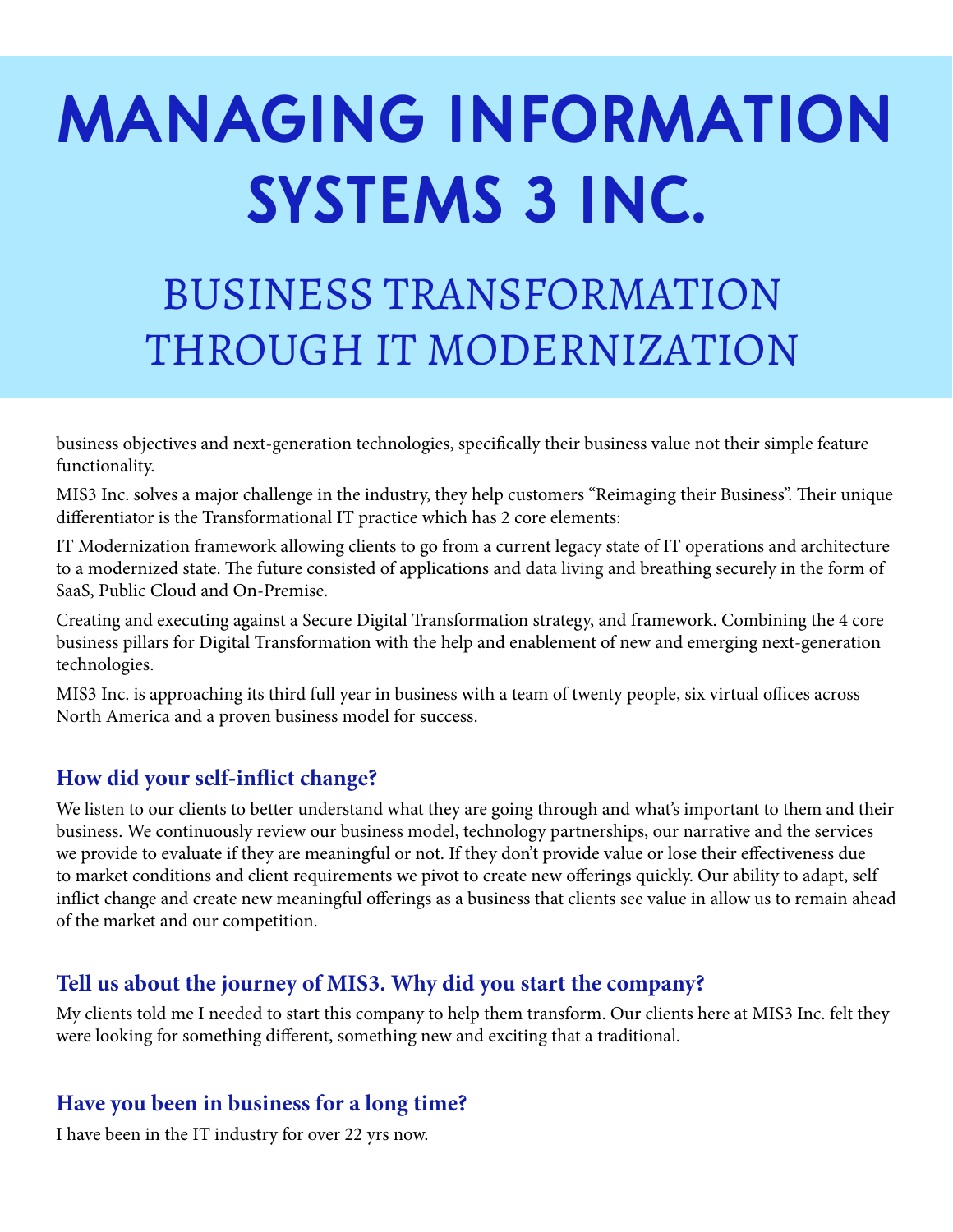### **What is MIS3? How do you help companies achieve business transformation through IT modernization?**

MIS3 Inc. is the Secure Digital Transformation Leader in Canada. A business and technology thought leader providing a proven secure digital transformation and IT modernization framework.

We understand the delicate balance and connection within any organization between people, processes and technology. We provide the balance in IT when it comes to co-existing while developing a digital transformation framework and adopting an IT modernization strategy to drive towards business outcomes.

Guiding clients in embracing digital technologies securely in all areas of their business. Help create new or modify existing business processes, culture, and customer experiences to meet changing business and market requirements.

Leading business owners and IT leaders towards realizing business outcomes. Understanding, and adopting both a Digital Transformation and IT Modernization framework, focused on business outcomes supported by New and Emerging Next Generation Technologies.

### **What solutions does MIS3 offer its clients? Do you keep your Help Desk in-house, or do you use a third party?**

- MIS3 Inc. has 6 core practice areas:
- Next Generation Infrastructure
- Next Generation Cyber Security
- Next-Generation IT Operations
- Next Generation Professional Services
- Next Generation Managed Services
- Next Generation Blockchain

#### **What competitive advantage do managed services offer?**

- Architecture simplicity
- Automation
- Reduce Cost

We leverage technology not people to drive an effectively managed service offering

#### *Is your help desk open 24 hours a day, 7 days a week?*

■ Don't have one don't need one

#### **What Sets You Apart From Your Competitors? What is MIS3 Inc.'s impact in Canada and globally?**

- Our unique differentiator is our Transformational IT Approach
- This is where we help clients in all verticals and all levels of government reimagining their business with our Transformational IT Approach focused on 2 areas:
- Understand and adapt our IT Modernization Framework (innovate how you operate)
- Secure Digital Transformation Framework focusing on 4 core business pillars (Engage customers, Empower